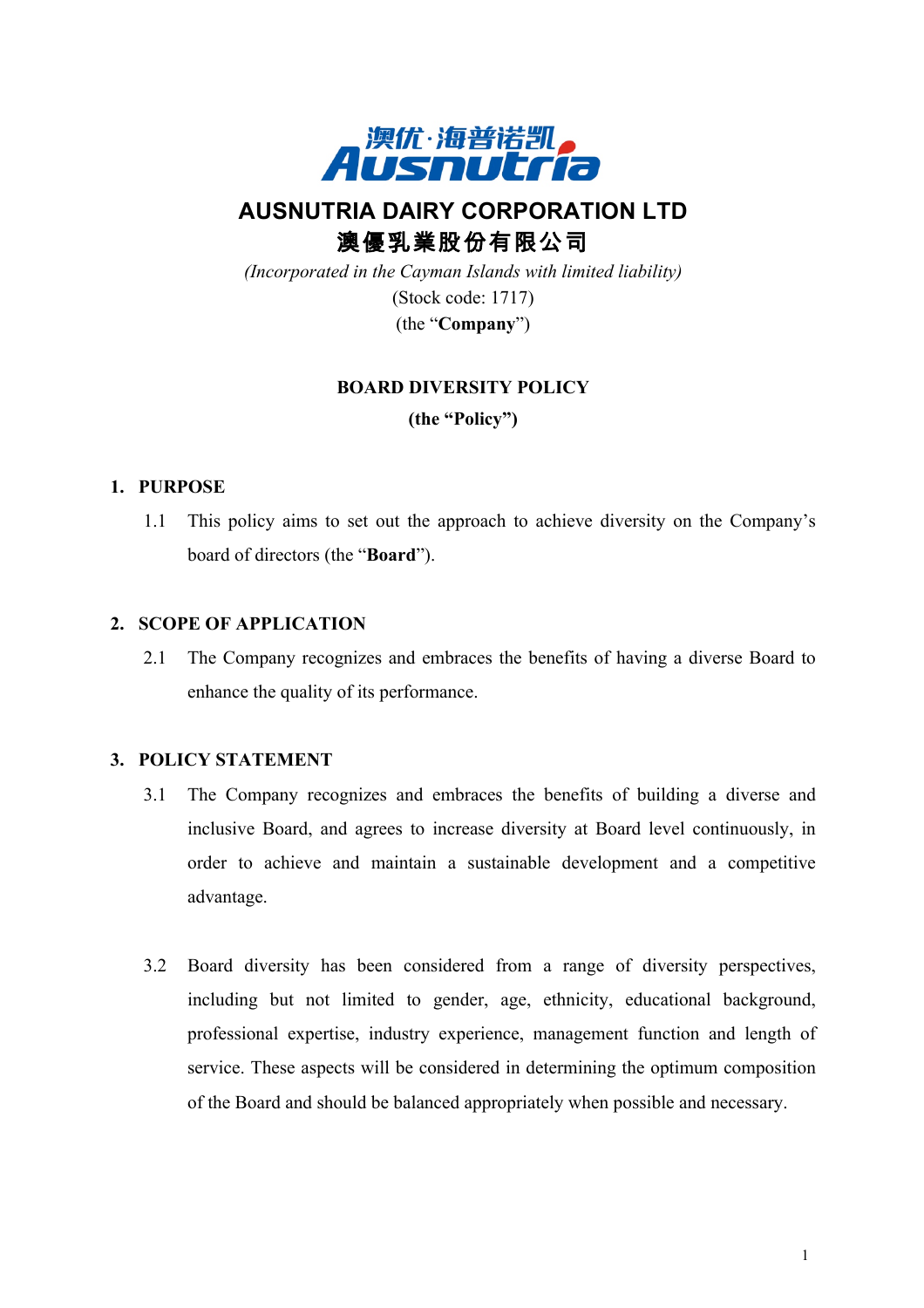3.3 Underpinned by meritocracy, all Board appointments will be considered against objective criteria, with due regard for the benefits of diversity on the Board.

### **4. MEASURABLE OBJECTIVES**

4.1 The Board must annually discuss and establish measurable objectives for achieving diversity on the Board. At any given time, the Board may seek to improve one or more aspects of its diversity and measure progress accordingly.

### **5. MONITORING AND REPORTING**

- 5.1 The Nomination Committee of the Board (the "**Committee**") reviews and assesses the Board's composition, and reports annually in the Corporate Governance Report under diversified perspectives. Such report will include a summary of the Policy and the progress made towards the achievement of the measurable objectives.
- 5.2 The Committee is also responsible for overseeing the implementation of the Policy and making recommendations to the Board regarding the measurable objectives and Board succession, to maintain an appropriate mix of diversity.

#### **6. REVIEW OF THE POLICY**

6.1 The Committee will conduct an annual review of the Policy which includes an assessment of the effectiveness of the Policy, and discuss any revisions that may be required and recommend any revisions to the Board for consideration and approval.

### **7. DISCLOSURE OF THE POLICY**

- 7.1 The Policy will be posted on the Company's website for public information.
- 7.2 A summary of the Policy and the progress made towards the achievement of the measurable objectives will be disclosed in the annual Corporate Governance Report.